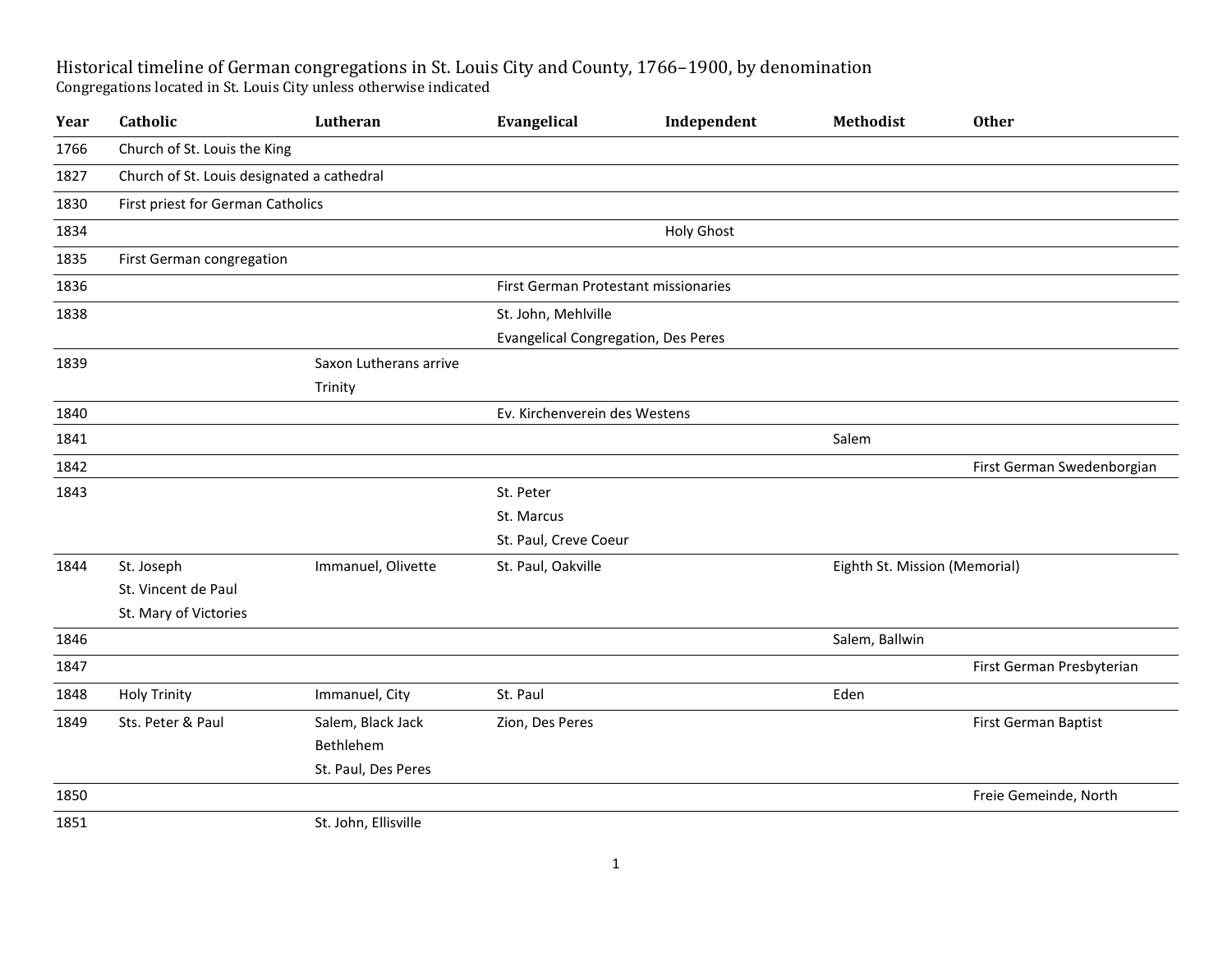## Historical timeline of German congregations in St. Louis City and County, 1766–1900, by denomination Congregations located in St. Louis City unless otherwise indicated

| Year | Catholic                   | Lutheran                      | Evangelical            | Independent | Methodist            | <b>Other</b>                  |
|------|----------------------------|-------------------------------|------------------------|-------------|----------------------|-------------------------------|
| 1852 | St. Mary, Bridgeton        |                               | St. John               |             |                      |                               |
| 1854 |                            |                               |                        |             | <b>Benton Street</b> |                               |
| 1855 | St. Liborius               |                               |                        |             |                      |                               |
| 1856 |                            |                               |                        | Independent |                      |                               |
| 1857 |                            |                               | Friedens               |             |                      | First German Cumberland Pres. |
| 1858 |                            | <b>Holy Cross</b>             |                        |             |                      |                               |
|      |                            | Zion                          |                        |             |                      |                               |
| 1859 |                            | St. Trinity, Carondelet       |                        |             |                      |                               |
| 1860 |                            |                               | St. John, Manchester   |             |                      |                               |
| 1862 | St. Paul                   |                               |                        |             |                      |                               |
| 1863 | <b>Holy Cross</b>          | St. Peter, Spanish Lake       |                        |             |                      |                               |
|      | St. Anthony of Padua       |                               |                        |             |                      |                               |
| 1865 |                            | St. John                      |                        |             |                      |                               |
| 1866 | St. Nicholas               |                               |                        |             |                      |                               |
|      | Sacred Heart, Florissant   |                               |                        |             |                      |                               |
| 1867 | St. Francis de Sales       | St. Mark English              | Bethany                |             |                      | Second Ger. Cumberland Pres.  |
| 1868 |                            | Christ                        | Zion                   |             |                      |                               |
| 1869 |                            | Ebenezer                      | Carondelet Evangelical |             |                      |                               |
|      |                            | Zion, Maryland Hts.           | St. James              |             |                      |                               |
| 1870 |                            |                               | St. Luke               |             |                      |                               |
| 1871 | St. Agatha                 | Grace<br>St. Paul<br>Bethania |                        |             |                      |                               |
| 1873 | Our Lady of Perpetual Help | Concordia, Kirkwood           |                        |             |                      |                               |
|      | St. Augustine              |                               |                        |             |                      |                               |
|      | St. Bernard                |                               |                        |             |                      |                               |
| 1875 |                            |                               | St. Matthew            |             |                      |                               |
| 1878 |                            |                               |                        | Bethlehem   |                      | Second German Presbyterian    |